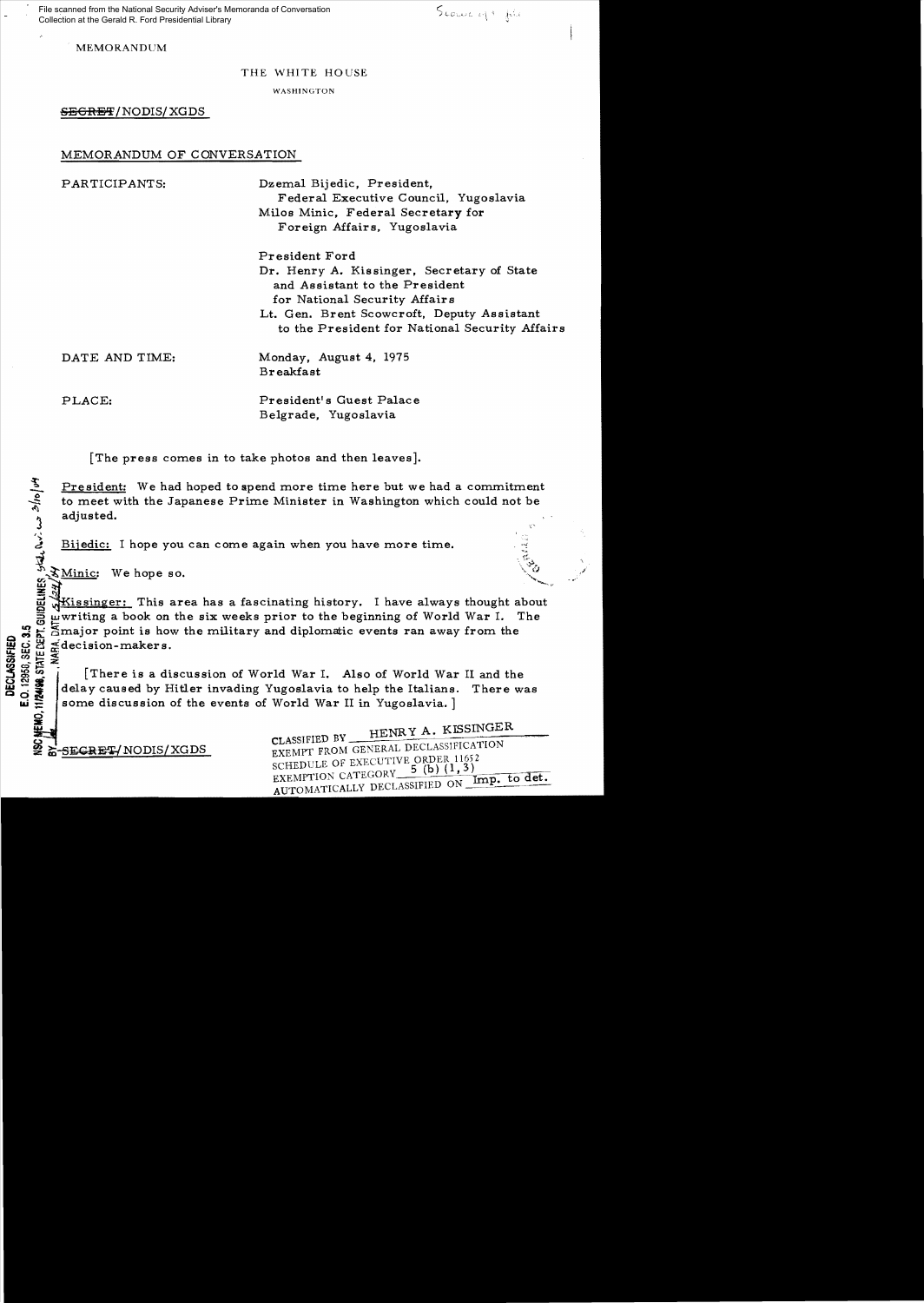Bijedic: Mihajlovic even accepted our concept of the fighting and that led him into treasonable activities.

Minic: I was the attorney for the Government at his trial.

Bijedic: The Germans, Italians, Bulgarians and Austrians -- we had to fight them all, and inside enemies also.

Kissinger: Did the Germans actually set up an independent Croatian state?

Bijedic: Yes.

Silberman: It included Bosnia-Herzegovina and Voivodina.

Kis singer: The old Austrian Empire.

Silberman: Except Slovenia was incorporated into the Reich and Italy.

President: Is there anything you would especially like to discuss?

Bijedic: We are very satisfied with the development of our relations. In the event of any difficulty, we would appreciate yours and the Secretary's assistance.

President: We want a strong Yugoslavia. And I told you if any problems did develop you should come directly to Secretary Kissinger and break any bottleneck.

Bijedic: Thank you, Mr. President.

President: What is your reaction about Helsinki? Will the promises be implemented before the Belgrade conference?

Minic: We hope so, at least partially. As I told Secretary Kissinger in the car, the spirit of Helsinki could be furthered if ther e are some practical results. I mentioned Cyprus, the Middle East, SALT and Vienna. That would greatly assist prospects for our next meeting.

Kissing er: We certainly will have results in the Middle East within two years. I told the Foreign Minister we should have one over the next month. If we can't do it by then, it can't be done  $-$ - if the rhetoric can be cooled.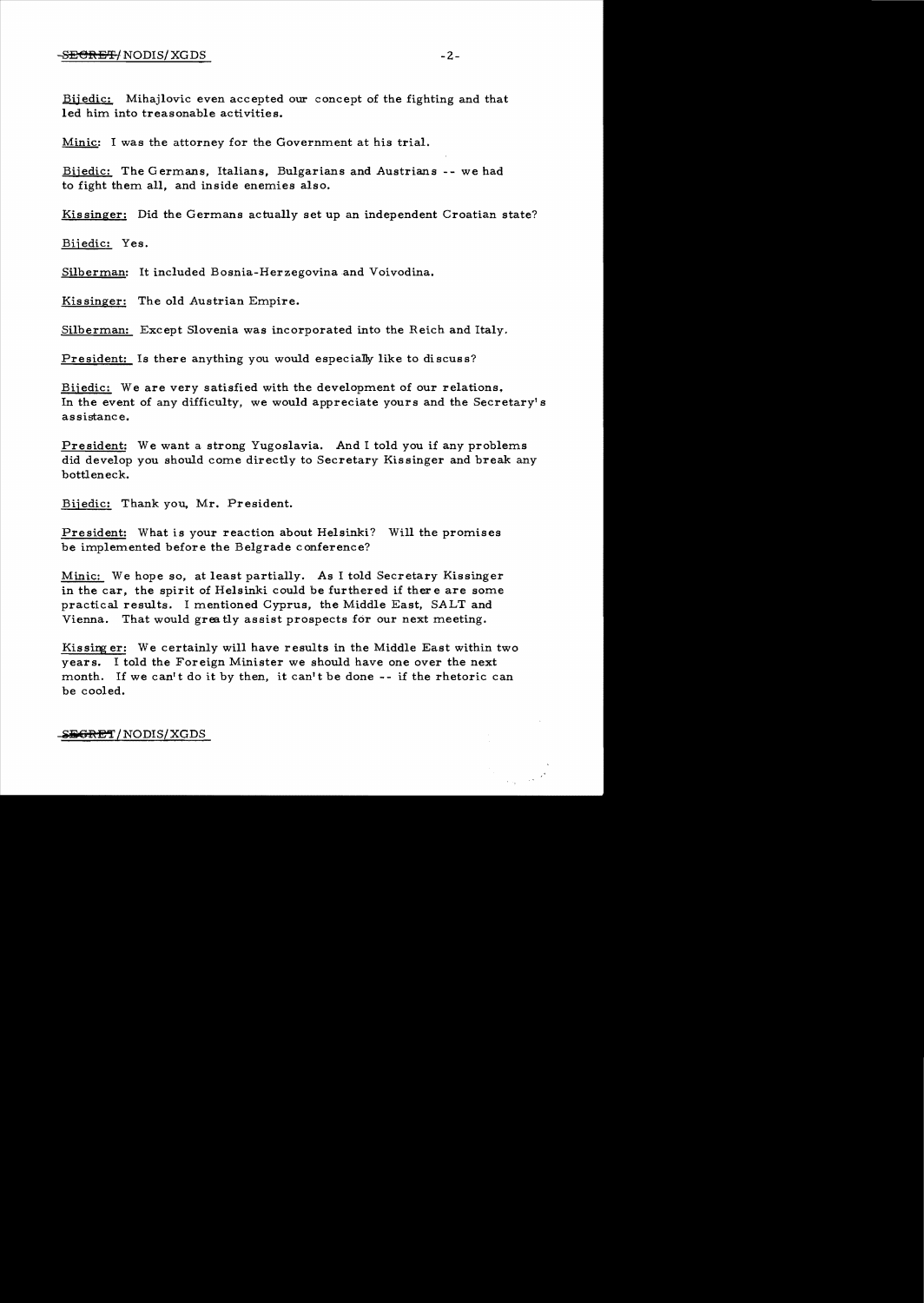### $-3 =$ BEGRET / NODIS/ XG DS  $-3 =$

Minic: Is the rhetoric that difficult?

Kissinger: Egypt has been quite restrained, but not Israel. At some point Egypt may reply, and then we have a mess. But the situation should be negotiable at the present time.

President: I am not sure the American public is fully aware of the danger of war if progress is not made. I say it frequently, but..... I am fully convinced of it.

Minic: We share your feeling. This situation encourages the radical Arabs and probably also the Israelis. Now there is a move to throw Israel out of the UN.

Kissinger: There is no way for a settlement if that happens. We can't expect them to rely on UNEF when they're not in the UN. The nonaligned are playing right into the hands of the radical Israelis. They would love to have Israel isolated this way, whipping up American public opinion. But I know Syria is stirring this up - - against Egypt though, not Israel.

Minic: I was in Syria. They are worried they will be left out of a settlement.

Pre sident: If Israel is kicked out of the UN, they will be a martyr in the eyes of the American people and all the focus will be on the wrong issues. But if the focus is on Israel's intransigence, the American people will not support that.

Silberman: Bijedic told me last week that Yugoslavia opposed the expulsion of Israel.

Minic: Something should be done before the Lima Conference of the Nonaligned because that would enable the moderates to control the situation.

Kissinger: Is the Lima meeting the 25-29 of August? It will be touch-and-go trying to finish the negotiation by then. We can let you know ahead of time what our expectations are. If I go to the Middle East, you can be sure the chances of success will be 90 percent.

Bijedic: Regardless of our good intentions, if there is deterioration, the situation will get out of control and we won't be able to manage it. That is why we think some move before Lima would help.

#### -<del>SEGRET/</del>NODIS/ XGDS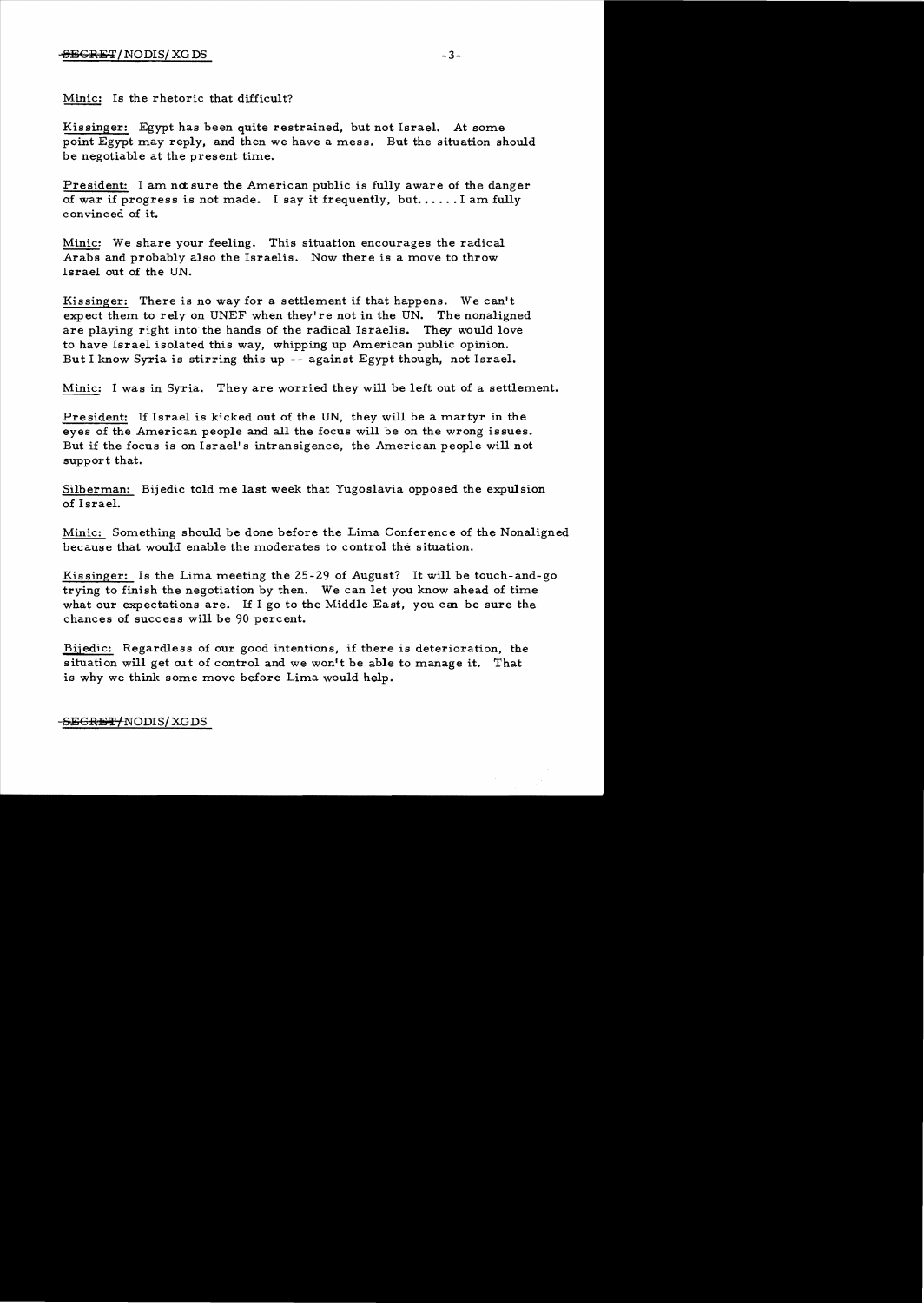Minic: We feel this is a critical month. The Arabs too are of two minds -conflict or peaceful resolution.

Among the non-aligned there is a firm belief that if the United States pushed harder, something could be done with Israel.

Kissinger: We have to stop short of a domestic explosion in America, because then nothing would be done. But we have used pressure. The President has probably written more letters to Israel than to any other country.

President: We are supposed to have further meetings.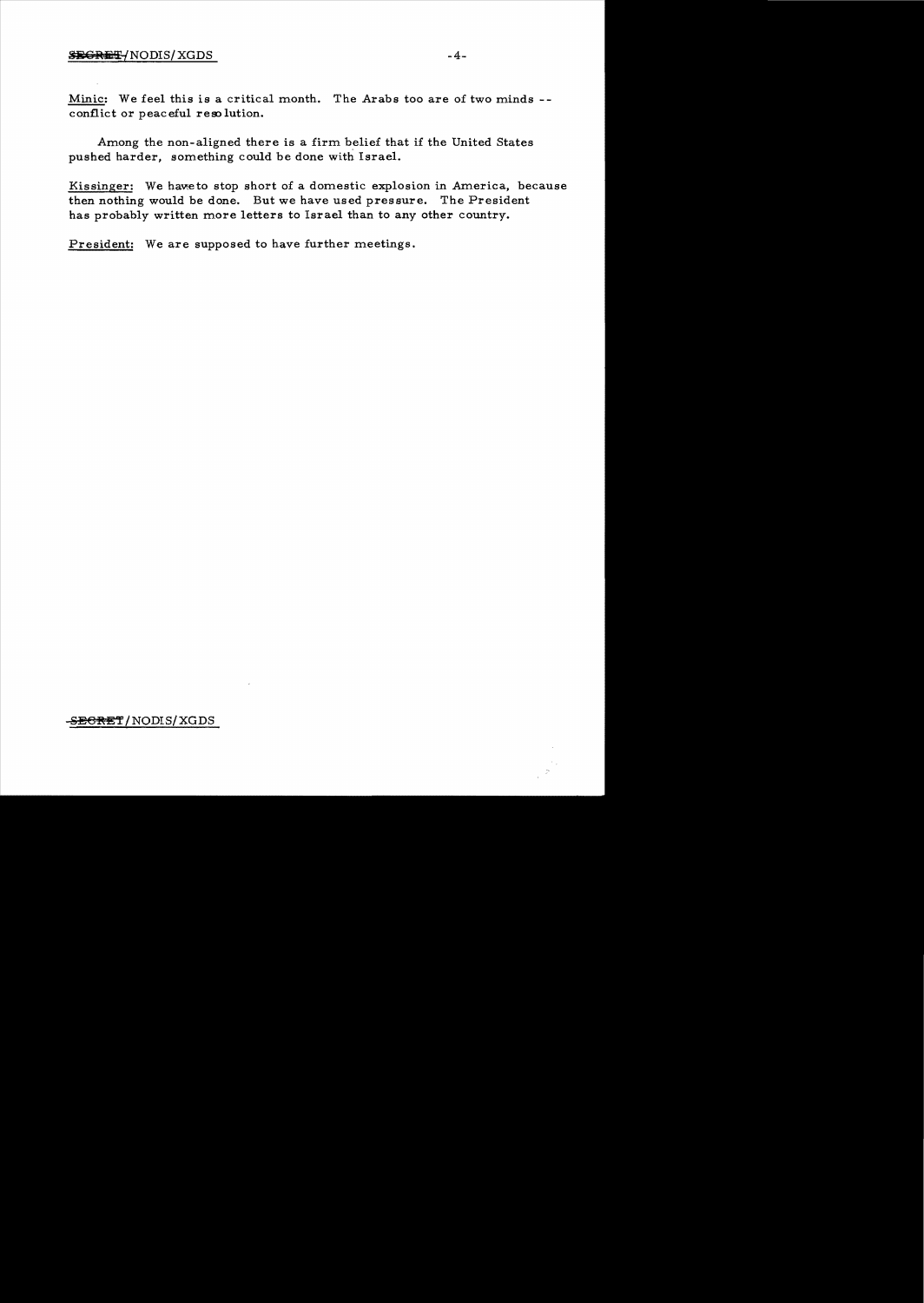MByedie THE WHITE HOUSE THE WHITE HOUSE WASHINGTON **WASHINGTON**  $P_{\text{M}_2}$ In large certainez for a crostat his P we had bysed to spend more time have hral lont une had emitint à Juge colaire B Germans, Italien, Bolgons, Anglinos is dhopp you can "une again when you home more time. K der Grunn autouty set my inft M We hype to Crootner clark? \* Tons area ans favorating brothy. I  $\not\!\!\!\!\beta\not\!\!\!\beta$  yes, Subminen. It widned 8-A, Vircinaine. have ordinary that about writting a K The old Chrotion Empire brosk en c le cortroperaitec com. The component is how und, a days, SE figure Steverna mos inverposited mit Kuch+ Stoly. enterts seen oming from a decession P Sattone anything your world sop. motars. hinterium? (Desurs d'as CUI) B was every sorting w/ dyent w/ whating. Calgo of was the Fo the chlay In evening any dif, we would you Coural by Hetler murding yeogothe Jong + Lecys Overstand. of Whe would orothy people and Sauce Discussion of Walt in Still pour il any probabilitation Roseld cours hearth AKK brink magetel = forting + that he win on bottlined. B Thurch James Maction atout Horse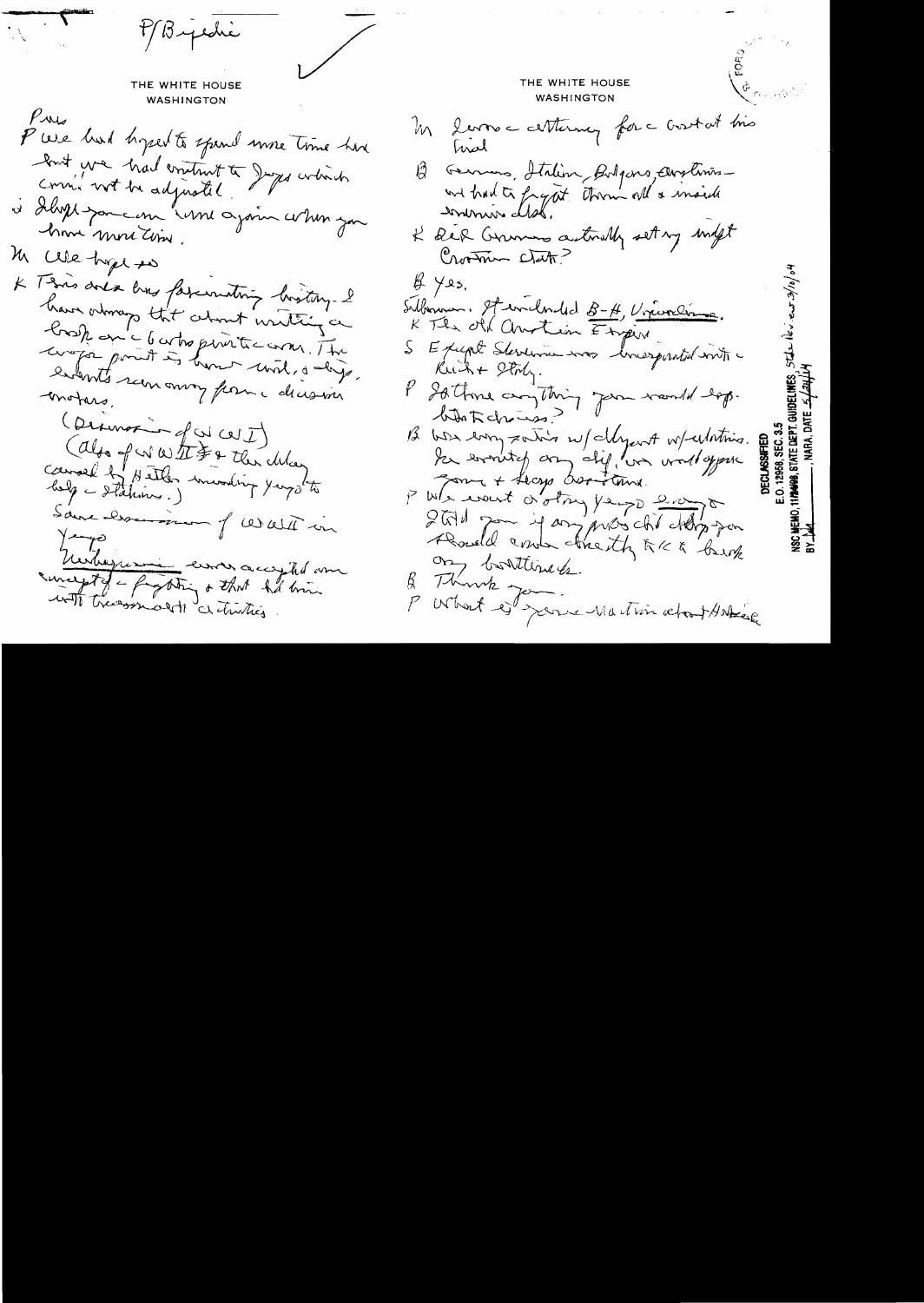THE WHITE HOUSE **WASHINGTON** world, promises be implemented Marc Belginde comp? Un We hope so, at hart partially Go Stort K inc car, a spirit of Herbarrhi awith be furthered of some product resorts. I vontral byprus WE, SUNT, Krammer, That world punty served property for our whtwity. K we centainly will bun really m ME W/m 2 jrs. 2 IND FAR we should homeonlover a vigat virgestel, of control it by Com be cooled. M Sothe schilosia Chorchy? E has been growth railrained, fort IC. WIT I at forme point & may uply +thm and have a verto, but a fit should be wonted at present times.

## THE WHITE HOUSE **WASHINGTON**

P 2-vort some Um porthe farthyomone of draying around prop with made. Stay N / copson My boot, added fully moniced put. Un we show your fieling! This sait encourages a rached and opport also c I. how a woon to think I anty UN K Us non for settlement of that hypnes. Could stap it than & whyou UNEF when with on UN. Usualogued an Plying night with hand of radical I's. They conclud lesse to havi 5 esolated this way, that when you ap US put spring. But Spring Sylace sterring this up-against E the, wit I. M Lores in Syria, They are errored they would "be deftered by a settlement P If I hicked mut from, they will be a montge en empo y unigerale forms will have expire round. At